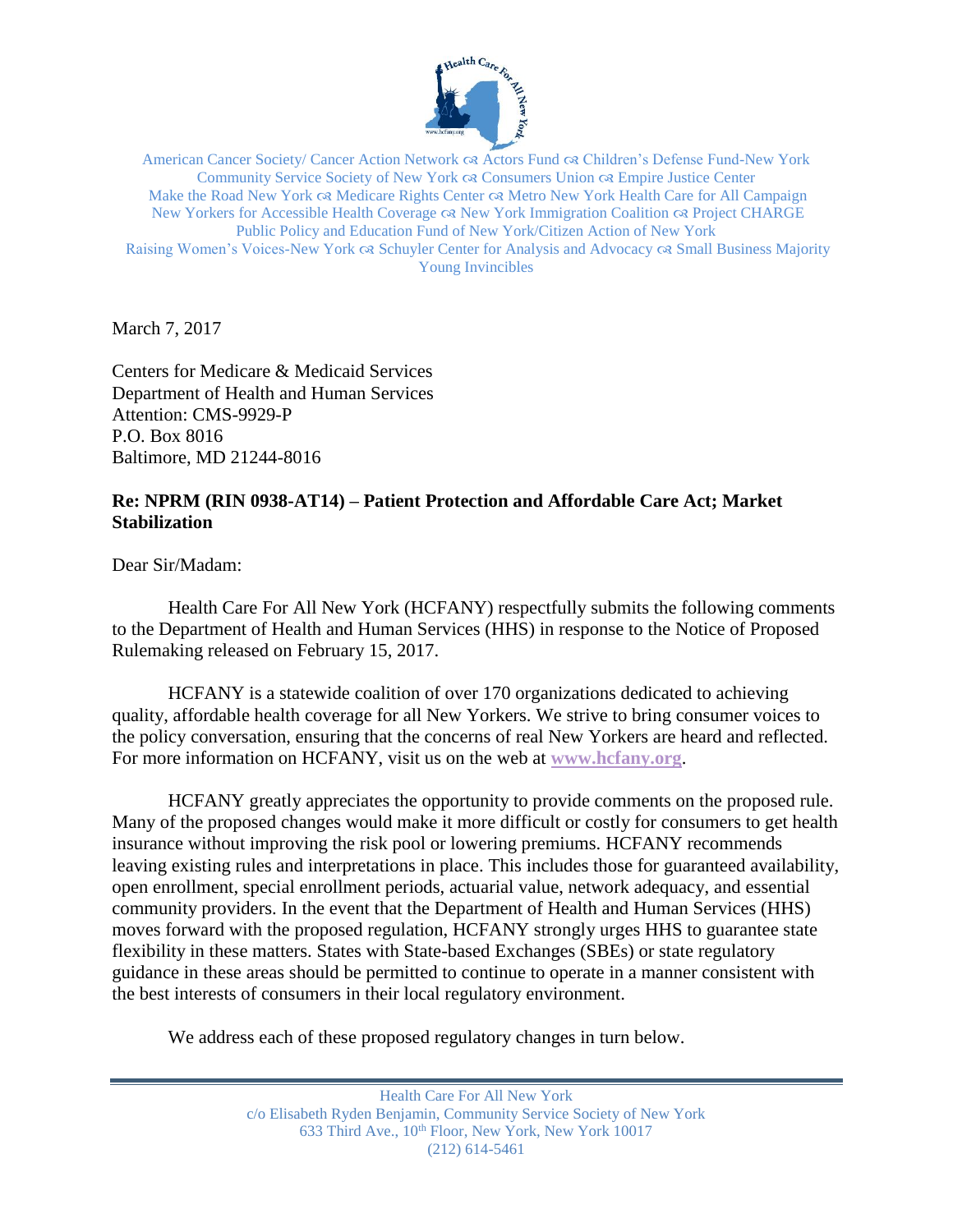

# **Guaranteed Availability of Coverage (§ 147.104)**

This section proposes to modify the interpretation of § 147.104 to allow insurers to attribute premium payments for coverage under the same or a different product from the same insurer during the previous 12 months and refuse to effectuate new coverage for failure to pay premiums.

HCFANY strongly urges the Secretary to maintain the current interpretation of the ACA's guaranteed availability provision. The proposed reinterpretation would allow insurance companies to apply payments meant for a new plan year to outstanding debt, instead of using them to cover the first month of a new policy. Those customers would then be left without coverage for the new plan year due to a failure to pay the first month's premium. In New York, as elsewhere, there are areas where people have only one plan available. Under the proposed rule, they would have no other options if locked out with one company. The stated goal of this change is protecting insurance companies from beneficiaries who only pay premiums when experiencing a health problem. However, it is likely that this method for enforcing premium payments will simply lead to fewer people overall in the risk pool, a result certain to raise premiums in the future. Insurers should use other tools to collect overdue premiums that will not push people with overdue payments out of the market altogether.

**Recommendation:** HCFANY recommends the following: (1) HHS should maintain the present interpretation of § 147.104. (2) If HHS decides to move forward with the proposed modification to the interpretation of § 147.104, HCFANY implementation should be optional for states. (3) HHS should make an exception to this provision for insurer or Marketplace administrative error. (4) HHS should require insurers to extensively disclose this new rule on all relevant notices to consumers.

## **Initial and annual open enrollment periods (§ 155.410 (e))**

HCFANY opposes shortening the open enrollment period. The proposed rule would allow consumers six weeks to purchase plans instead of three months. The stated goal of shortening the open enrollment period is to discourage customers from waiting until they have a health problem to start paying premiums, and to limit the administrative burdens of signing people up after the plan year has started.

However, the most likely result of a shorter open enrollment period that falls over a major holiday season (Thanksgiving, Christmas, Chanukah) is reduced enrollment overall, rather than reduced enrollment of unhealthy people. A shortened open enrollment period would greatly increase the burden on health plans, providers, navigators, and other assistors who help people enroll. It is not clear that it would reduce administrative burdens on plans overall, given that in the best case scenario, they would be asked to complete enrollments for the same number of people in a very compressed timeline. Moreover, the Secretary provides no data to support the idea that a large number of people come down with serious health conditions at the end of December and in January and thus decide to purchase health plans when they otherwise would not.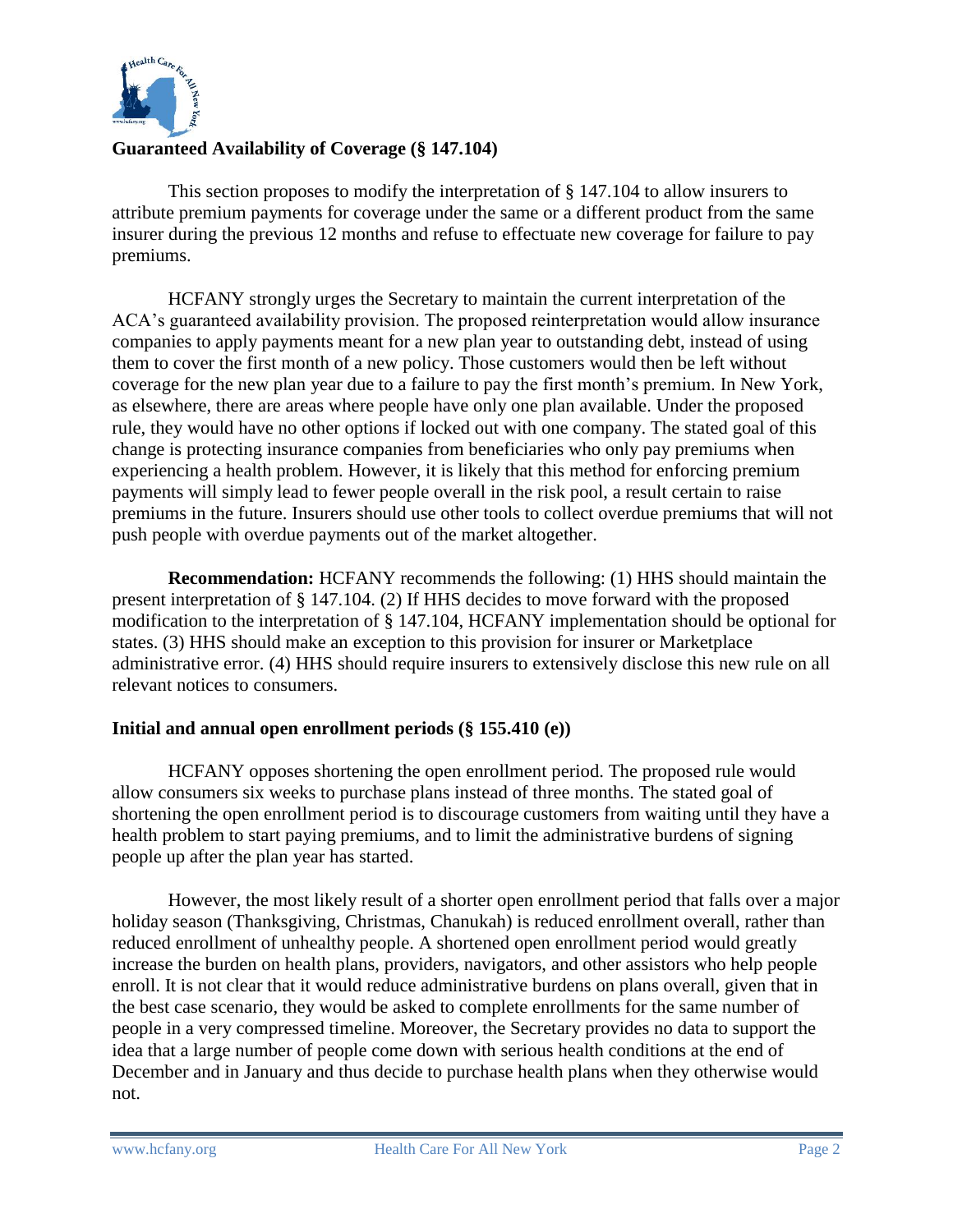

A better way to alleviate the burden of enrolling people for partial plan years would be to shift open enrollment to October 1 through December 15 so that all new coverage starts on January 1. This would give everyone ample time to shop and select a plan, while giving insurance companies a smoother enrollment process.

**Recommendation:** HCFANY recommends that HHS maintain the existing open enrollment period for the 2018 plan year. Alternatively, HCFANY recommends that open enrollment for the 2018 plan year begin on October 1, 2017 and end on December 15, 2017. If HHS decides to move forward with a shortened open enrollment period, HCFANY strongly recommends that states be able to choose whether or not to implement this change.

#### **Special Enrollment Periods (§ 155.420)**

This section proposes: (1) to increase the scope of pre-enrollment verification of special enrollment periods (SEPs) to all applicable SEPs beginning in June 2017 for Federally-facilitated exchanges and State-based exchanges on the Federal platform; (2) to prevent consumers from changing metal levels when they enroll in new plan through SEPs; and (3) to make continuous coverage a pre-condition of SEP availability under certain circumstances.

HCFANY opposes the modifications proposed for special enrollment periods, including pre-verification, a prohibition on changing metal levels, and continuous coverage requirements. The stated purpose of these rules is to stop consumers from using special enrollment periods to avoid paying for health insurance until they have a health problem. However, no evidence is provided that such abuse is occurring in numbers large enough to degrade the market's risk pool. The likely outcome of these changes will be to decrease enrollment altogether, rather than keep a balance between healthy and sick consumers. If these changes to special enrollment periods are pursued, HCFANY strongly urges HHS to make the implementation optional for State-based Exchanges.

#### **Pre-Enrollment Verification**

HHS proposes pending enrollment in a plan until insurers verify documentation after a qualifying life event. HCFANY opposes this because of the barrier it will create for consumers. HHS justifies many of the proposed changes as efforts to alleviate administrative burdens, but this proposal would only greatly increase administrative burdens on consumers and plans. Additionally, exceptions should be included for pregnant women, newborns, and people whose eligibility for Marketplace plans changes mid-year and are thus forced to enroll in a new plan. Access to health care is particularly critical for pregnant women and newborns. There should not be any additional barriers to enrollment in health coverage for these populations.

#### **Prohibition on Changing Metal Levels**

Consumers should be allowed to reevaluate their choice of plan when enrolling new dependents because of marriage, birth, or adoption. These life events may alter the amount of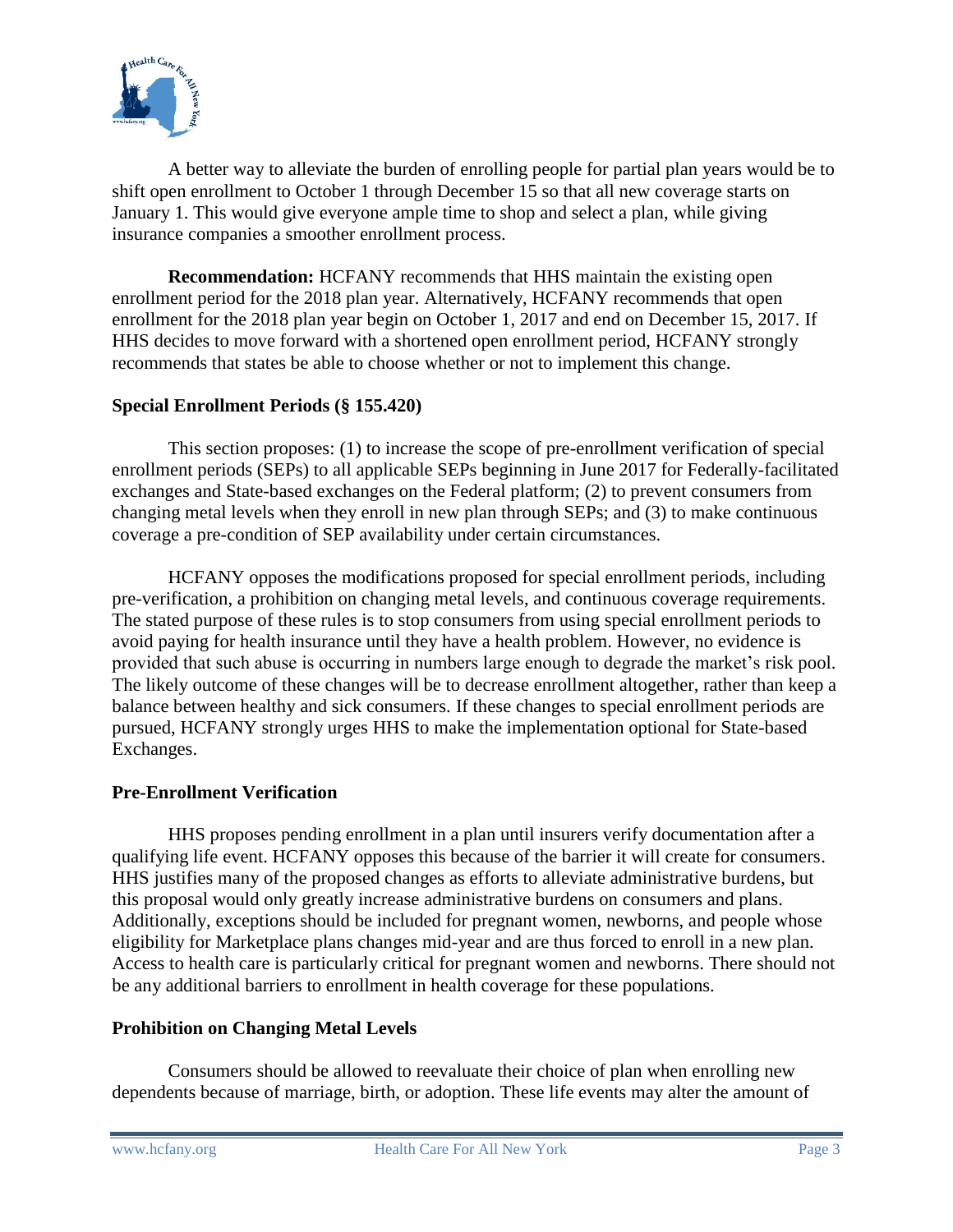

advance premium tax credit an enrollee receives, substantially changing the affordability of various plan designs. Consumer choice is critical in ensuring that individuals are enrolled in the plan that will best meet their health and affordability needs. This is particularly true for people living with chronic conditions for whom appropriate plan choice is critical to affordable health care access. Consumer choice during SEPs is an important consumer protection that ensures individuals and families are enrolled in the plans that are right for them and that are affordable.

# **Continuous Coverage Requirements**

Life circumstances will inevitably result in occasional gaps in health insurance coverage, particularly for lower income individuals. This should not preclude consumers from being able to enroll in coverage during an SEP when they meet all other criteria. The proposed documentation requirements would be burdensome for consumers and insurers, and will create an enrollment barrier for the general population, not just those who have waited until they have a health need to enroll. Moreover, healthy people are more likely to be dissuaded from enrolling when faced with a difficult enrollment process. A difficult enrollment process could therefore reduce the number of healthy people entering the risk pool.

## **Loss of Minimum Essential Coverage**

HHS proposes to store information about consumers who have been dropped from coverage due to non-payment in order to prevent them from enrolling with a different carrier using a Loss of Minimal Coverage special enrollment period. As stated above, it is inappropriate and inconsistent with the goal of increasing enrollment to permanently lock consumers out of health coverage after missing premium payments. Past due premiums should be negotiated between consumers and their previous insurer, not used to prevent individuals and their dependents from getting insurance with other companies.

**Recommendation:** In summary, HCFANY has the following recommendations: (1) HHS should maintain the current scope of pre-enrollment verification for SEPs; (2) if HHS decides to move forward with increasing the scope of pre-enrollment verification for SEPs, implementation should be optional for State-based Exchanges that do not use the federal platform; (3) exceptions to the pre-enrollment verification provision should be made for pregnant women, newborns, and consumers who experience mid-year changes in Marketplace eligibility; (4) consumers should continue to be allowed to change plan metal levels during an SEP; and (5) consumers who have experienced gaps in coverage should continue to be allowed to enroll in coverage through an SEP for which they otherwise qualify.

## **Levels of coverage (actuarial value) (§ 156.40 (c))**

HCFANY opposes reducing the actuarial value to consumers of health insurance plans. Any changes should be optional for states. HHS proposes to allow de minimis variation in actuarial value (AV) from -4 to +2 percentage points for QHPs (except certain bronze plans, which could vary from -4 to +5 percentage points) instead of the current  $+/-2$  percentage points. The stated purpose of this change is to reduce premiums. However, the effect would be to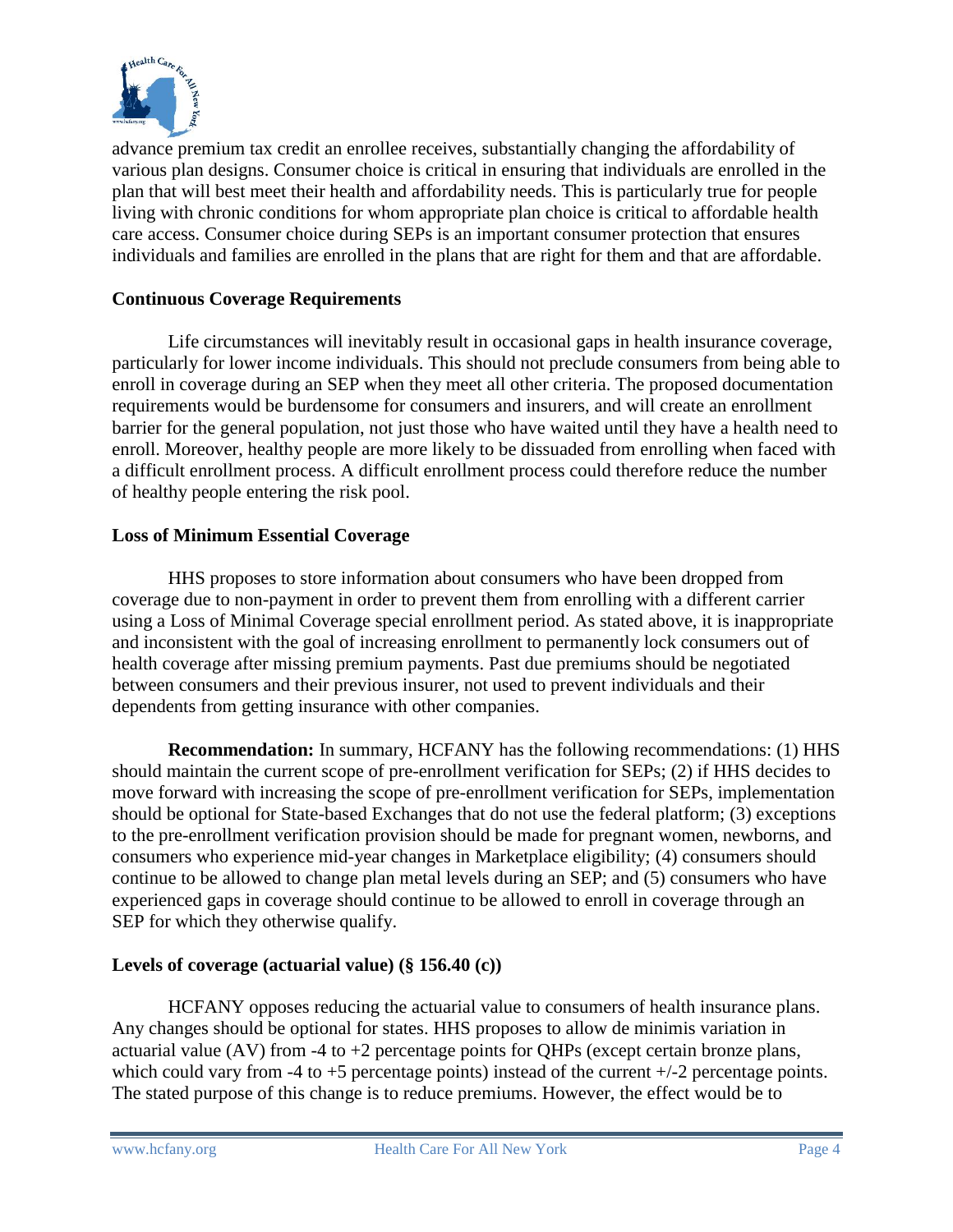

substantially decrease the tax credits received by most Marketplace consumers, which would coverage less affordable.

The amount of advanced premium tax credits (APTCs) is calculated based on the secondlowest cost silver plan. An expansion of the de minimis variation in AV from  $-4$  to  $+2$  percentage points would mean that a silver plan could have an AV ranging from 66 percent to 72 percent. If a silver plan with a low AV (e.g. 66 percent) becomes the second-lowest cost silver plan, APTCs for moderate income consumers would be reduced.

Most consumers would thus experience increased premiums, the exact opposite of what the rule is meant to achieve. As HHS explains, higher premiums lead to reduced enrollment overall and hurt the risk pool. Affordability is already the largest issue consumers face when purchasing health coverage.<sup>1</sup> Many consumers would no longer be able to afford coverage that meets their needs with reduced tax credits. 2

HCFANY supports maintaining the existing de minimis variation of  $+/-1$  percentage point for the silver plan variations with AVs of 73, 87, and 94 percent.

**Recommendation:** HCFANY urges HHS to maintain the current de minimus variation in AV for all QHPs. If HHS decides to move forward with the proposed change in de minimis variation, HCFANY strongly recommends that implementation of this change be optional for states. HCFANY supports maintaining the de minimus variation of +/- 1 percentage point for silver plan variations.

#### **Network adequacy (§156.230)**

The proposed rule indicates several departures from HHS's previous enforcement of provider network adequacy requirements. HHS proposes to: (1) rely on state reviews for network adequacy in states with a Federally Facilitated Exchange (FFE), provided the State has a sufficient network adequacy review process, rather than performing a time and distance evaluation; (2) defer to the states' reviews in states with the authority that is at least equal to the "reasonable access standard" defined in §156.230 and means to assess issuer network adequacy, regardless of whether the Exchange is a SBE or FFE, and regardless of whether the state performs plan management functions; and (3) rely on an issuer's accreditation (commercial or Medicaid) from an HHS-recognized accrediting entity in states that do not have the authority and means to conduct sufficient network adequacy reviews.

HCFANY opposes the proposed rule, as it removes federal oversight of issuer compliance with federal network adequacy requirements and abandons the time and distance criteria for assessing reasonable access. Network adequacy remains a concern for consumers,

 $\overline{a}$ 

<sup>&</sup>lt;sup>1</sup> Robin Osborn, David Squires, Michelle M. Doty, Dana O. Sarnak, and Eric C. Schneider. "In New Survey of Eleven Countries, US Adults Still Struggle With Access To And Affordability Of Health Care." *Health Affairs*. November 2016. DOI: 10.1377/hlthaff.2016.1088.

 $^2$  Aviva Aron-Dine and Edwin Park. "Trump Administration's New Health Rule Would Reduce Tax Credits, Raise Costs For Millions of Moderate Income Families." *Center on Budget and Policy Priorities*. 15 February 2017. http://www.cbpp.org/research/health/trumpadministrations-new-health-rule-would-reduce-tax-credits-raise-costs-for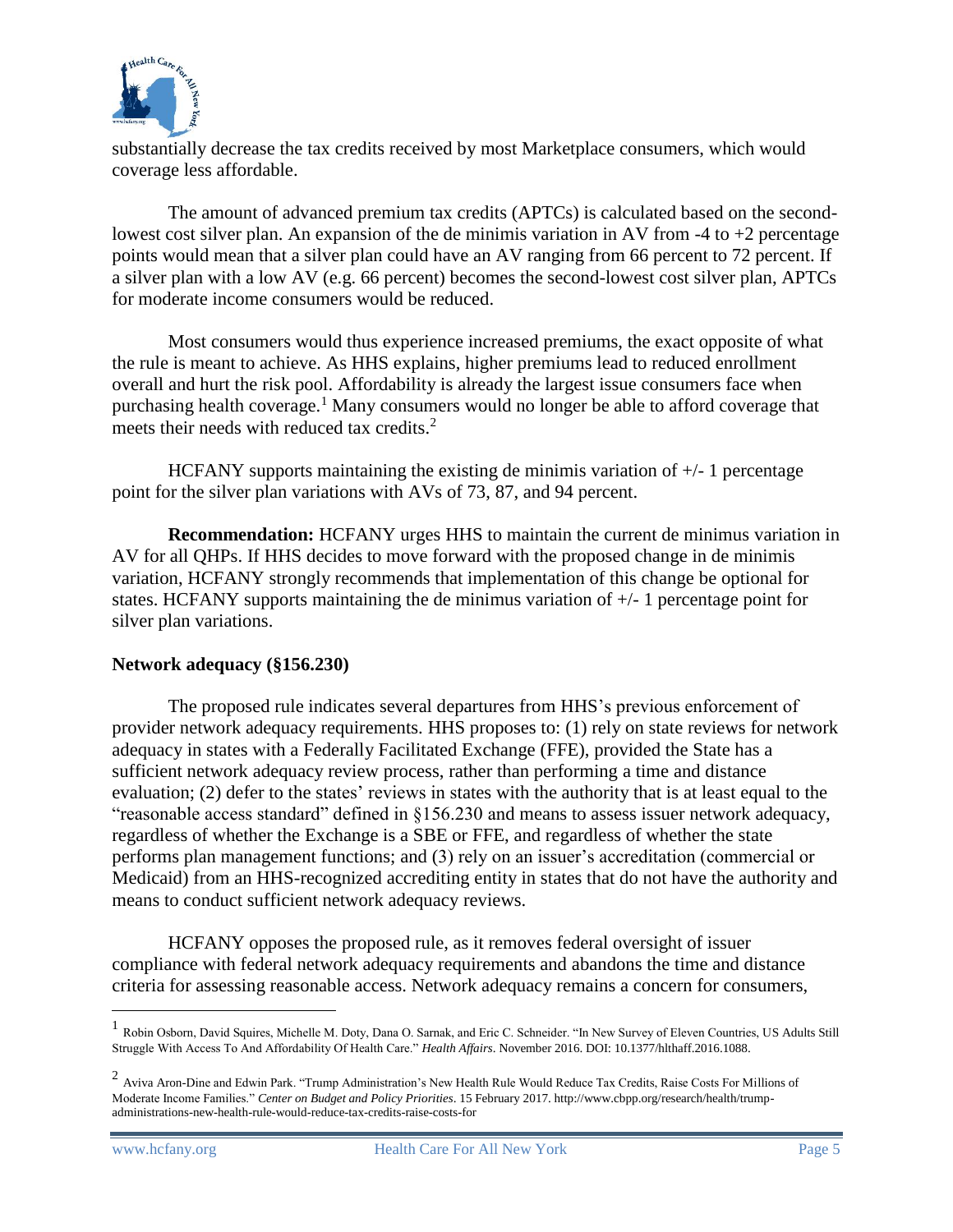

particularly as issuers continue to utilize narrow networks for exchange-based products. The trend towards narrow networks continues into 2017, and narrow networks can impacts consumers' ability to access medical services, particularly specialists, mental health and substance abuse providers.

First, HHS would no longer review issuer provider networks under the time and distance criteria in States with an FFE, but would rely on states with a sufficient network adequacy review process. HCFANY opposes this approach, as it delegates the crucial role of enforcing compliance with federal network adequacy requirements to states without federal oversight or review, and without requiring states perform the easily applied and quantified time and distance criteria. Even states with authority to perform network adequacy reviews should be subject to federal oversight to ensure compliance with federal network adequacy requirements, particularly if states choose to implement less stringent methodology than the established time and distance criteria.

Second, HHS would "defer to state reviews of network adequacy in states with the authority that is at least equal to the "reasonable access standard" defined in §156.230 and means to assess issuer network adequacy, regardless of whether the Exchange is a State-based Exchange (SBE) or FFE, and regardless of whether the State performs plan management functions." HCFANY opposes this approach as it removes federal oversight of issuer compliance with federal network adequacy standards, and permits states that meet a relatively open-ended and vague standard perform the sole review of issuer provider networks. This is particularly concerning for states that lack the means to perform plan management, as it is likely that such states lack sufficient capacity to ensure compliance with federal network adequacy requirements.

Third, HHS, would rely on issuer accreditation in lieu of federal oversight of issuer provider networks in states without the authority or means to conduct sufficient network adequacy reviews. HCFANY opposes this approach as HHS will accept issuer accreditation for either Medicaid or commercial products, with no guarantee that all products offered by the issuer comply with federal network adequacy standards. It is likely that under this approach, issuers' provider networks will not be sufficiently reviewed across all products to ensure that issuers are compliant with federal network adequacy standards.

Under the proposed changes, HHS would no longer review issuer provider networks but would merely rely on state assessments or issuer accreditations. Both state assessments and issuer accreditations require additional federal oversight to ensure that consumers have access to sufficiently robust provider networks. Time and distance criteria for network adequacy is an appropriate metric for determining provider network adequacy. Time and distance criteria provide an easily applied and verifiable means to assess issuer provider networks against the open-ended "reasonable access" standard. Without time and distance criteria, there is a risk that state assessments and issuer accreditations will employ a weaker methodology and fail to ensure that provider networks are sufficiently robust to protect consumer access to medical services. Federal oversight, and time and distance criteria, are therefore critical to ensure that issuer provider networks ensure reasonable access to care.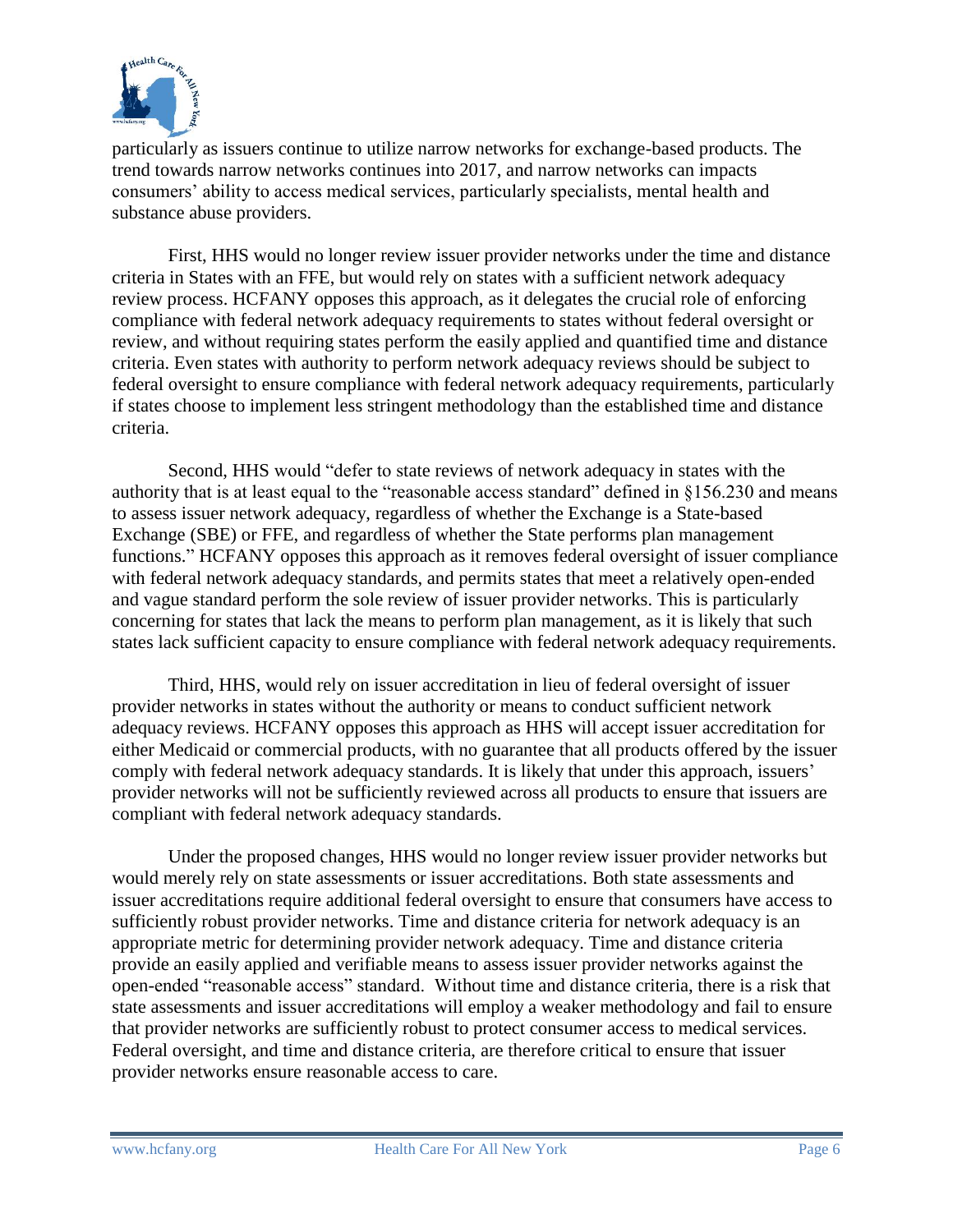

**Recommendation:** HCFANY recommends that HHS continue to review issuer provider networks under the "reasonable access" standard, using the time and distance criteria, for all States. If HHS decides to move forward with the proposed changes, HCFANY recommends that implementation be optional for states.

## **Essential community providers (§156.235)**

The proposed rule modifies inclusion requirements of Essential Community Providers (ECPs) in two ways: (1) it reduces the required minimum percentage standard of ECPs in a provider network from 30 percent to 20; and (2) it permits issuers to count write-in ECP providers towards the percentage standard, on the condition that the ECP files an ECP petition and the issuer includes the ECP on its ECP template.

HCFANY opposes the reduction of the required minimum percentage standard of ECPs in provider networks. HHS notes that only 6 percent of issuers were required to provide justification for failing to meet the ECP standard, and that all of these justifications were deemed sufficient. The other 94 percent of issuers were able to meet the current minimum standard of 30 percent. A reduction in the ECP standard would permit all issuers to reduce ECP participation in their networks, which would further reduce consumer access to ECPs. Given how critical ECPs are for medically underserved areas and populations, any potential reduction in availability of ECPs to consumers must be critically weighed against the potential benefit. HCFANY opposes a potential reduction in the availability of ECPs for the benefit of reducing the administrative burden on only 6 percent of issuers.

HCFANY supports the limitation of issuers' ability to count write-in ECPs towards the percentage standard, on the condition that the ECP files an ECP petition and the issuer includes the ECP on its ECP template. HCFANY recognizes that not all ECPs are currently on the HHS ECP list, and supports the inclusion of ECPs with appropriate measures to ensure that the ECPs join the HHS list.

**Recommendation:** HCFANY opposes any reduction of the required minimum percentage standard of ECPs in a provider network. HCFANY supports the conditional inclusion of write-in ECPs towards an issuers' ECP percentage standard.

## **Public comment period**

HCFANY recommends that future proposed regulations include a much longer comment period. Insurance markets are highly complex and rushed policy changes could have enormous impacts on consumers. Consumers do not have as much access to government as industry stakeholders do while such policies are being developed. They therefore need more time after policy changes are publically released to understand the proposed changes and to inform HHS of how those changes could affect their ability to access health care.

**Recommendation:** HCFANY recommends that future proposed regulations include a public comment period of at least 30 days.